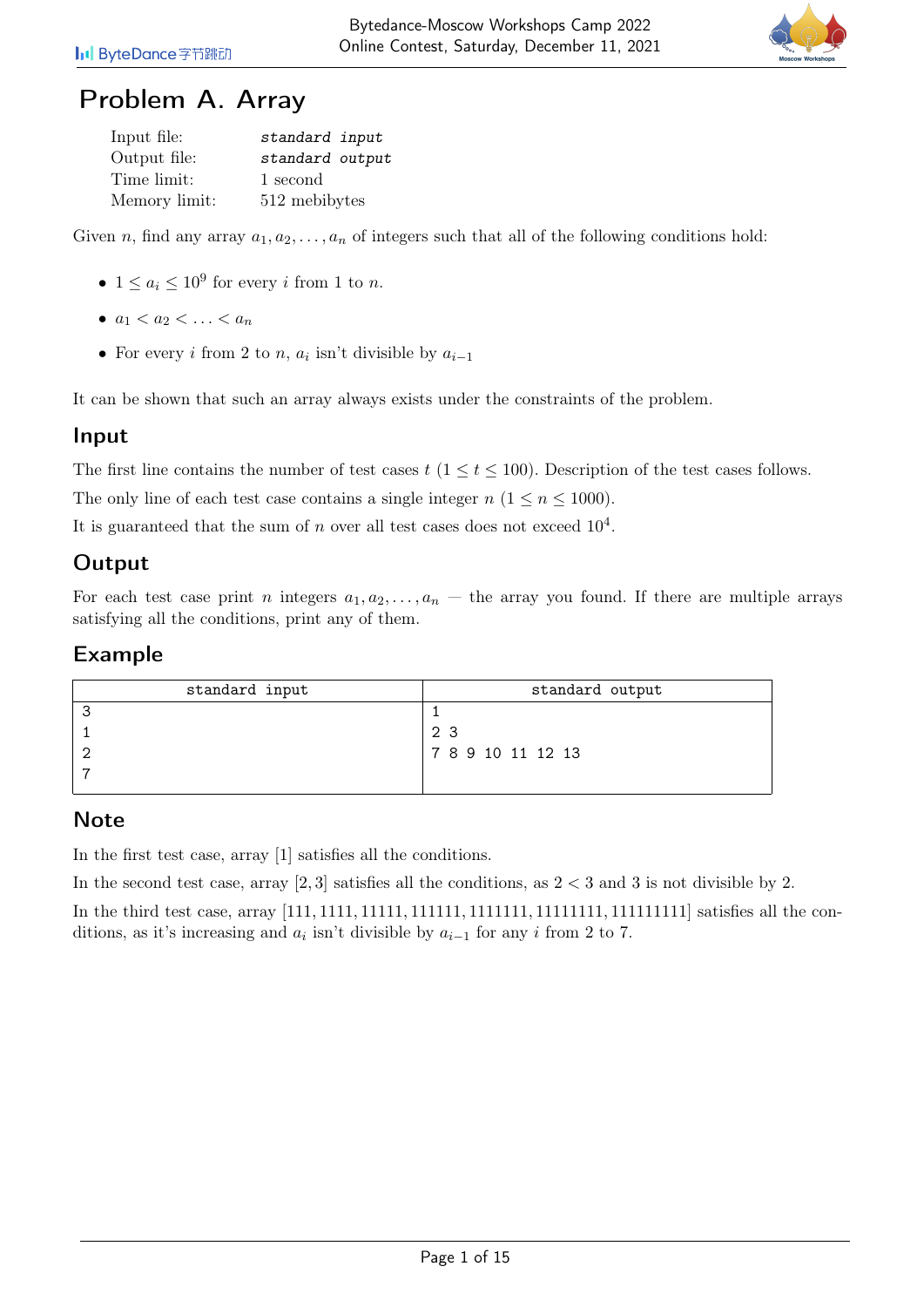

# Problem B. Build the Permutation

| Input file:   | standard input  |
|---------------|-----------------|
| Output file:  | standard output |
| Time limit:   | 1 second        |
| Memory limit: | 512 mebibytes   |

You are given three integers n, a, b. Determine if there exists a permutation  $p_1, p_2, \ldots, p_n$  of integers from 1 to  $n$ , such that:

- There are exactly a integers i with  $2 \le i \le n-1$  such that  $p_{i-1} < p_i > p_{i+1}$  (in other words, there are exactly a local maximums).
- There are exactly b integers i with  $2 \le i \le n-1$  such that  $p_{i-1} > p_i < p_{i+1}$  (in other words, there are exactly b local minimums).

If such permutations exist, find any such permutation.

### Input

The first line of the input contains a single integer  $t$   $(1 \le t \le 10^4)$  – the number of test cases. The description of test cases follows.

The only line of each test case contains three integers n, a and b  $(2 \le n \le 10^5, 0 \le a, b \le n)$ .

The sum of n over all test cases doesn't exceed  $10^5$ .

## **Output**

For each test case, if there is no permutation with the requested properties, output  $-1$ .

Otherwise, print the permutation that you are found. If there are several such permutations, you may print any of them.

### Example

| 4 2 3 1 5 6 |
|-------------|
|             |
|             |
|             |

## **Note**

In the first test case, one example of such permutations is [1, 3, 2, 4]. In it  $p_1 < p_2 > p_3$ , and 2 is the only such index, and  $p_2 > p_3 < p_4$ , and 3 the only such index.

One can show that there is no such permutation for the third test case.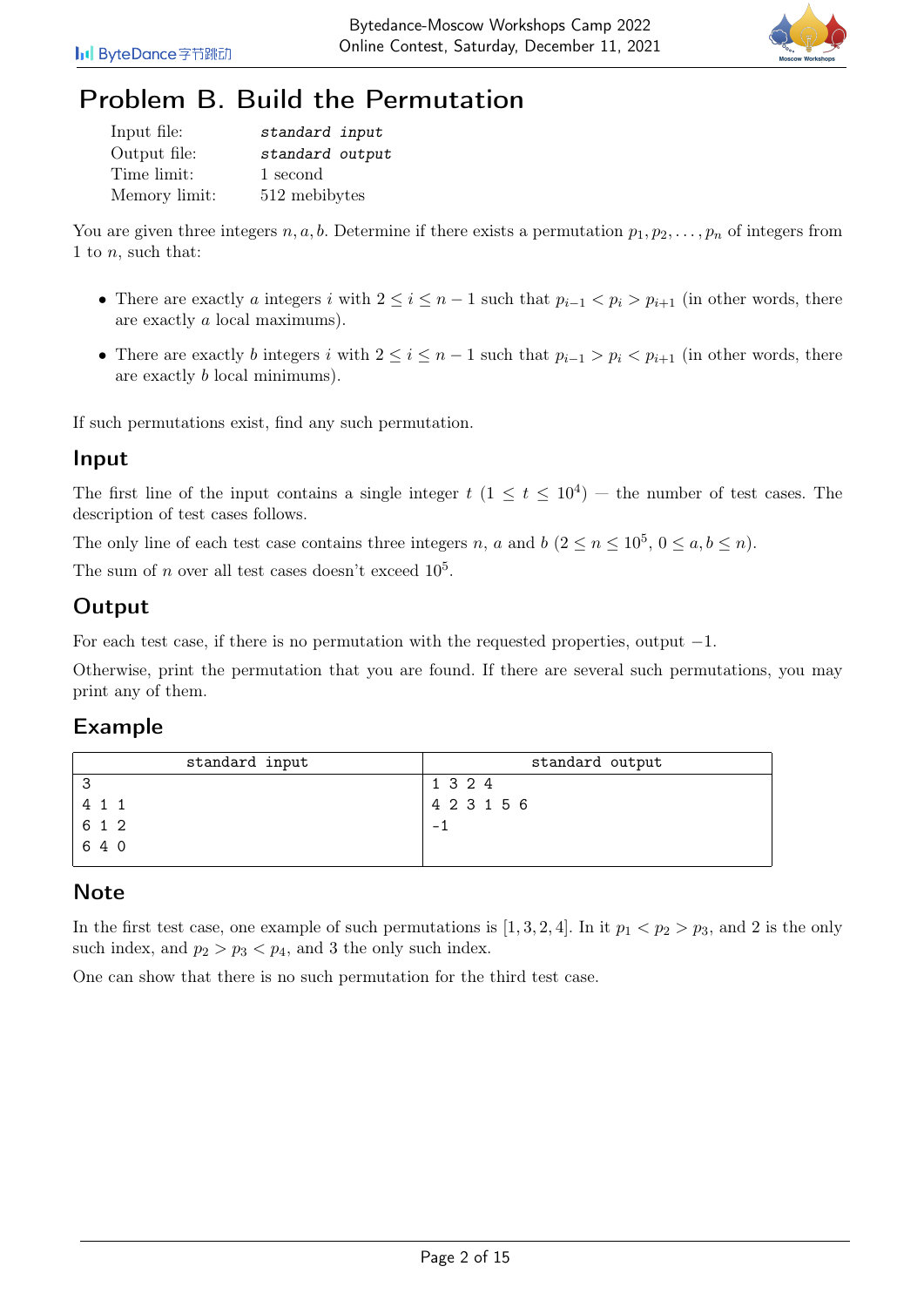

# Problem C. Cheating Game Master

| Input file:   | standard input  |
|---------------|-----------------|
| Output file:  | standard output |
| Time limit:   | 1 second        |
| Memory limit: | 512 mebibytes   |

n players are playing a game.

There are two different maps in the game. For each player, we know his strength on each map. When two players fight on a specific map, the player with higher strength on that map always wins. No two players have the same strength on the same map.

You are the game master and want to organize a tournament. There will be a total of  $n-1$  battles. While there is more than one player in the tournament, choose a map and two remaining players to fight on it. The player who loses will be eliminated from the tournament.

In the end, exactly one player will remain, and he is declared the winner of the tournament. For each player determine if he can win the tournament.

### Input

The first line contains a single integer  $t$  ( $1 \le t \le 100$ ) — the number of test cases. The description of test cases follows.

The first line of each test case contains a single integer  $n (1 \le n \le 10^5)$  – the number of players.

The second line of each test case contains n integers  $a_1, a_2, \ldots, a_n$   $(1 \le a_i \le 10^9, a_i \ne a_j \text{ for } i \ne j)$ , where  $a_i$  is the strength of the *i*-th player on the first map.

The third line of each test case contains n integers  $b_1, b_2, \ldots, b_n$   $(1 \le b_i \le 10^9, b_i \ne b_j$  for  $i \ne j$ , where  $b_i$  is the strength of the *i*-th player on the second map.

It is guaranteed that the sum of n over all test cases does not exceed  $10<sup>5</sup>$ .

## **Output**

For each test case print N lines. *i*-th line should be "YES" if the *i*-th player can win the tournament, or "NO" otherwise.

## Example

| standard input | standard output |
|----------------|-----------------|
| 3              | NO.             |
| 4              | NO              |
| 1 2 3 4        | NO              |
| 1 2 3 4        | <b>YES</b>      |
| 4              | <b>YES</b>      |
| 11 12 20 21    | <b>YES</b>      |
| 44 22 11 30    | <b>YES</b>      |
|                | <b>YES</b>      |
| 1000000000     | <b>YES</b>      |
| 1000000000     |                 |
|                |                 |

### **Note**

In the first test case, the 4-th player will beat any other player on any game, so he will definitely win the tournament.

In the second test case, everyone can be a winner.

In the third test case, there is only one player. Clearly, he will win the tournament.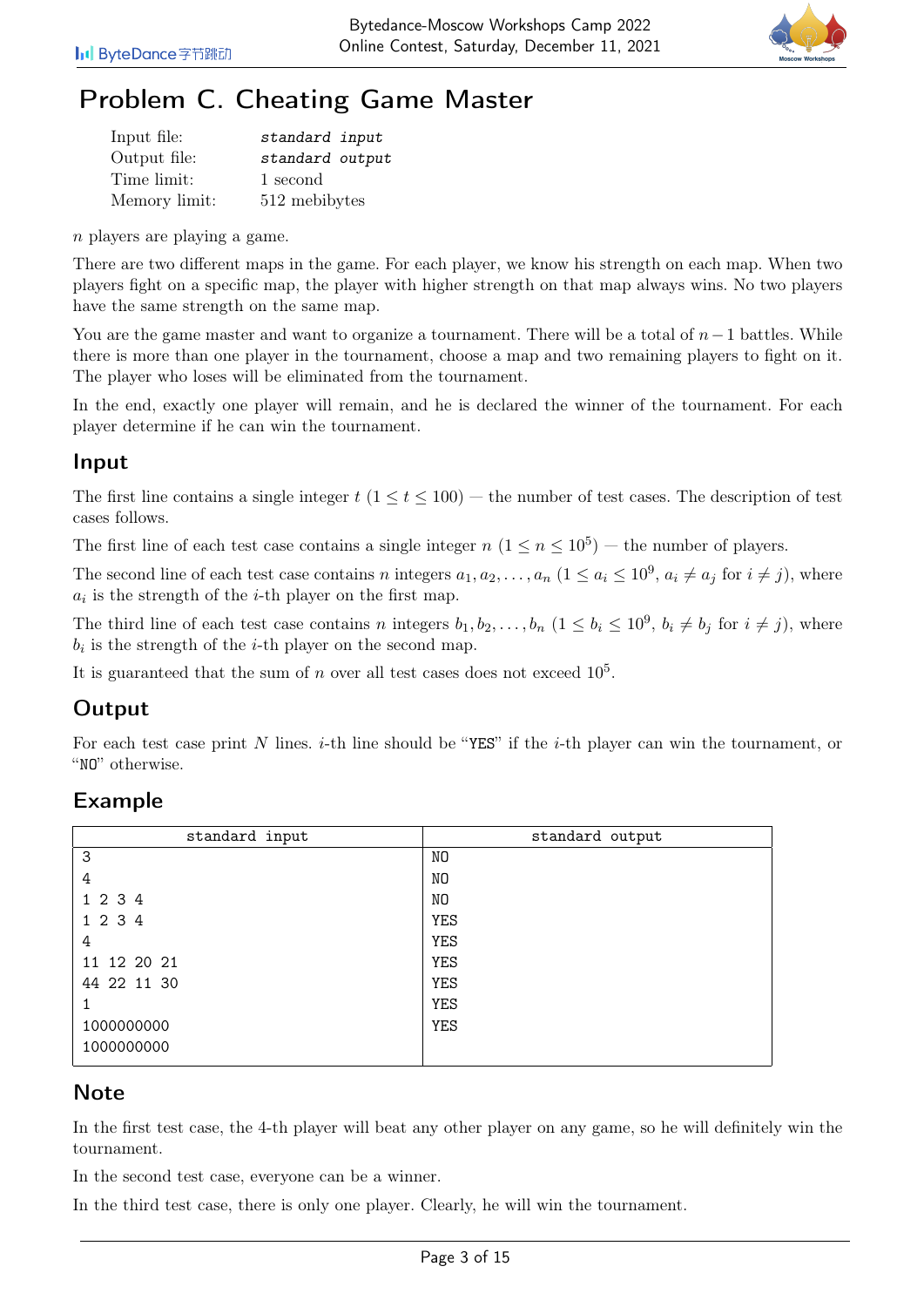

## Problem D. Dominoes

| Input file:   | standard input  |
|---------------|-----------------|
| Output file:  | standard output |
| Time limit:   | 1 second        |
| Memory limit: | 512 mebibytes   |

You are given n dominoes. Each domino has a left and a right cell. Each cell can be colored either black or white. Some cells are already colored, while some aren't yet.

The coloring is said to be **valid** if and only if it is possible to rearrange the dominoes in some order such that for each  $1 \leq i \leq n$  the color of the right cell of the *i*-th domino is different from the color of the left cell of the  $((i \mod n) + 1)$ -st domino.

Note that you can't rotate the dominoes, so the left cell always remains the left cell, and the right cell always remains the right cell.

Count the number of valid ways to color the yet uncolored cells of dominoes. Two ways are considered different if there is a cell that is colored white in the one way, and black in the other.

As this number can be very big, output it modulo 998 244 353.

#### Input

The first line of the input contains a single integer  $n (1 \le n \le 10^5)$  – the number of dominoes.

The next n lines describe dominoes. Each line contains two characters which represent the left and the right cell. Character B means that the corresponding cell is black, character W means that the corresponding cell is white, and ? means that the cell is yet to be colored.

## Output

Print a single integer — the answer to the problem.

### Examples

| standard input | standard output |
|----------------|-----------------|
|                | 1               |
| ?W             |                 |
| $\overline{2}$ | $\mathbf{2}$    |
| ??             |                 |
| W?             |                 |
| 4              | 10              |
| ${\rm BB}$     |                 |
| ??             |                 |
| W?             |                 |
| ??             |                 |

## **Note**

In the first test case, there is only one domino, and we need the color of its right cell to be different from the color of its right cell. There is only one way to achieve this.

In the second test case, there are only 2 such colorings:

BB WW and WB WB.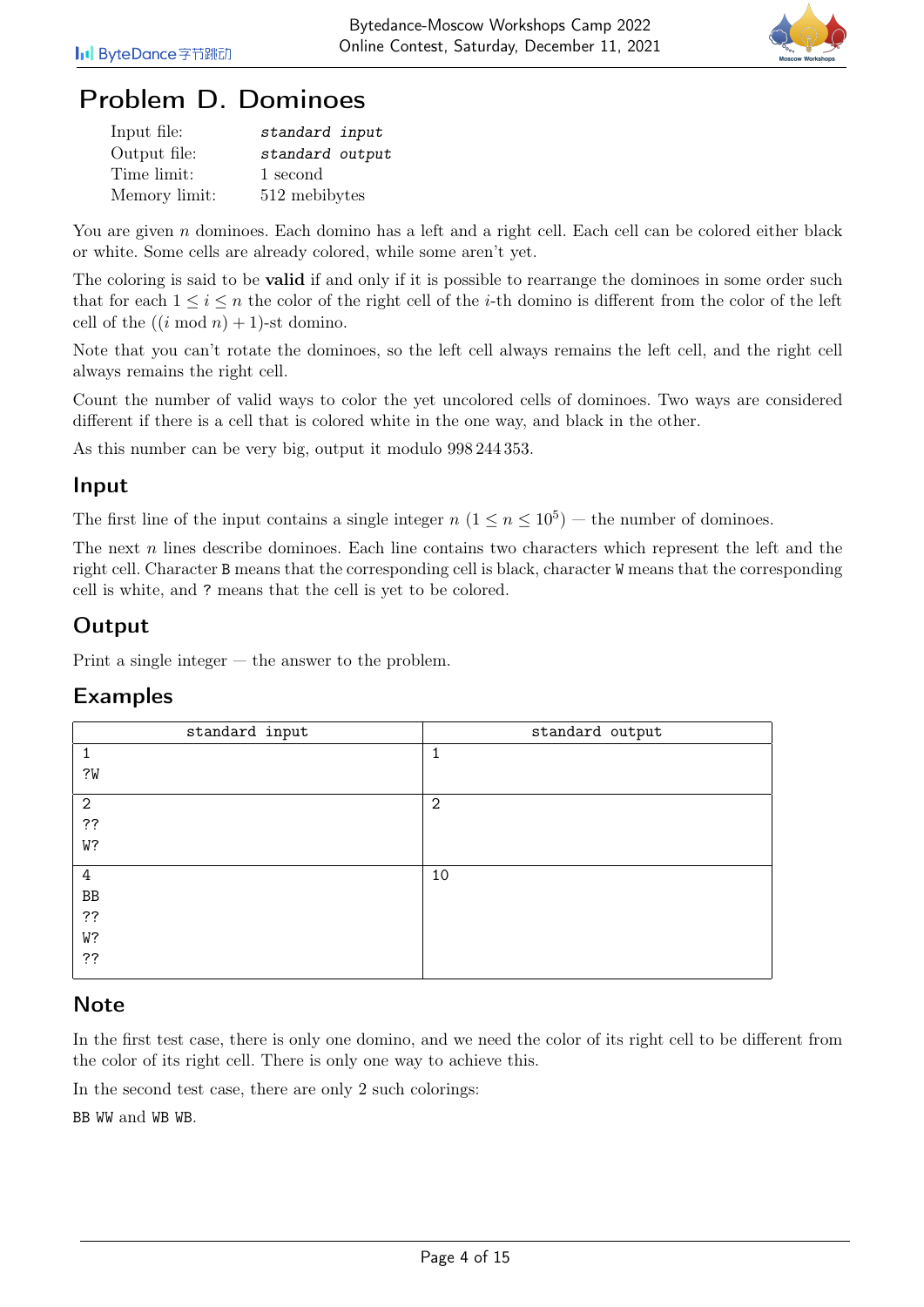

# Problem E. Escapable Submatrices

| Input file:   | standard input  |
|---------------|-----------------|
| Output file:  | standard output |
| Time limit:   | 1 second        |
| Memory limit: | 512 mebibytes   |

You are given the matrix  $m \times n$ , each cell of the matrix contains one arrow — direction of the movement (right, left, up or down).

The submatrix is called escapable, if, starting from any of its cells and following the arrows, you will leave this submatrix.

Your task is to find any escapable submatrix of maximal area (number of cells).

## Input

The first line of the input contains two integers r and  $c$  — the number of rows and columns in the matrix, respectively  $(1 \leq r, c; 1 \leq r \times c \leq 150000)$ .

Each of the following r lines contains exactly c characters: ' $\leq$ ' (ASCII 60) for the left arrow, ' $\geq$ ' (ASCII 62) for the right arrow,

'.' (ASCII 94) for the up arrow and 'v' (ASCII 118) for the down arrow, respectively.

## **Output**

Print the coordinates of the escapable submatrix of maximal area: four integers  $row_a$ ,  $col_a$ ,  $row_b$  and  $col_b$  $(1 \leq row_a \leq row_b \leq r; 1 \leq col_a \leq col_b \leq c).$ 

First two integers are coordinates of the upper left cell in the submatrix, last two are coordinates of the lower right cell.

| standard input           | standard output |
|--------------------------|-----------------|
| 2 <sub>2</sub>           | 1 1 1 2         |
| $>_{\rm V}$              |                 |
| $\hat{\phantom{a}}$      |                 |
|                          | 1 1 2 2         |
| $23$<br>>><<br><<<<<<<<< |                 |
|                          |                 |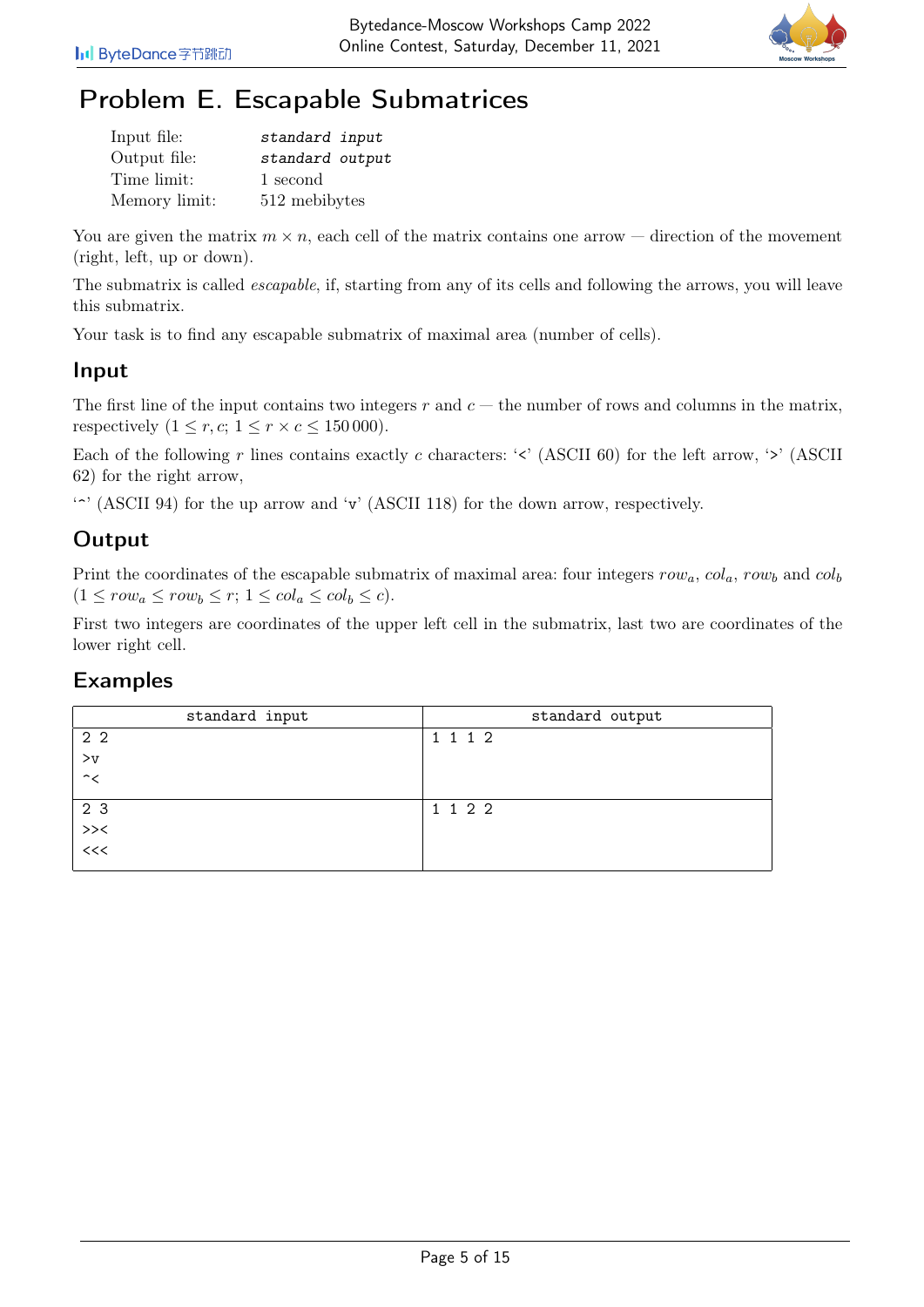

# Problem F. Funny Deque

| Input file:   | standard input  |
|---------------|-----------------|
| Output file:  | standard output |
| Time limit:   | 1 second        |
| Memory limit: | 512 mebibytes   |

You have an array v, which is initially empty, and  $N$  queries. Array elements are numbered starting from 0. Each query belongs to one of the following types:

- 1. Insert the element  $x$  at the end of  $v$ ;
- 2. Insert the element  $x$  at the beginning of  $v$ ;
- 3. Remove an element from the end of  $v$ ;
- 4. Remove an element from the beginning of v;
- 5. Apply *XOR Permutation* with the parameter  $x$  to the array  $v$ .
- 6. Get the maximum number that is currently contained in  $v$ .

XOR Permutation with the parameter x is a permutation of the form  $p_i = i \oplus x$ , where  $\oplus$  is XOR (Exclusive OR) operation. It's guaranteed that all permutations are correct. Also, when performing a deletion operation, you should output the value of the element that was taken from the array.

#### Input

The first line of the input contains one integer  $N$  – the number of queries  $(1 \le n \le 5 \cdot 10^5)$ .

Then descriptions of the queries follow. Each query starts with one integer denoting the query type, then for the queries of type 1, 2 and 5 the integer x follows  $(1 \le x \le 5 \cdot 10^5)$ .

### **Output**

For each query of types 3, 4 and 6 print the result of the query (the value of the deleted element or the requested maximum).

| standard input | standard output |
|----------------|-----------------|
| 12             | 3               |
| 1 <sub>3</sub> | $\overline{7}$  |
| 2 3            | 3               |
| 6              | 3               |
| 17             | 7               |
| $2^{\circ}$    | 7               |
| 6              | 1               |
| 5<br>1         |                 |
| 3              |                 |
| 4              |                 |
| 6              |                 |
| 3              |                 |
| 6              |                 |
|                |                 |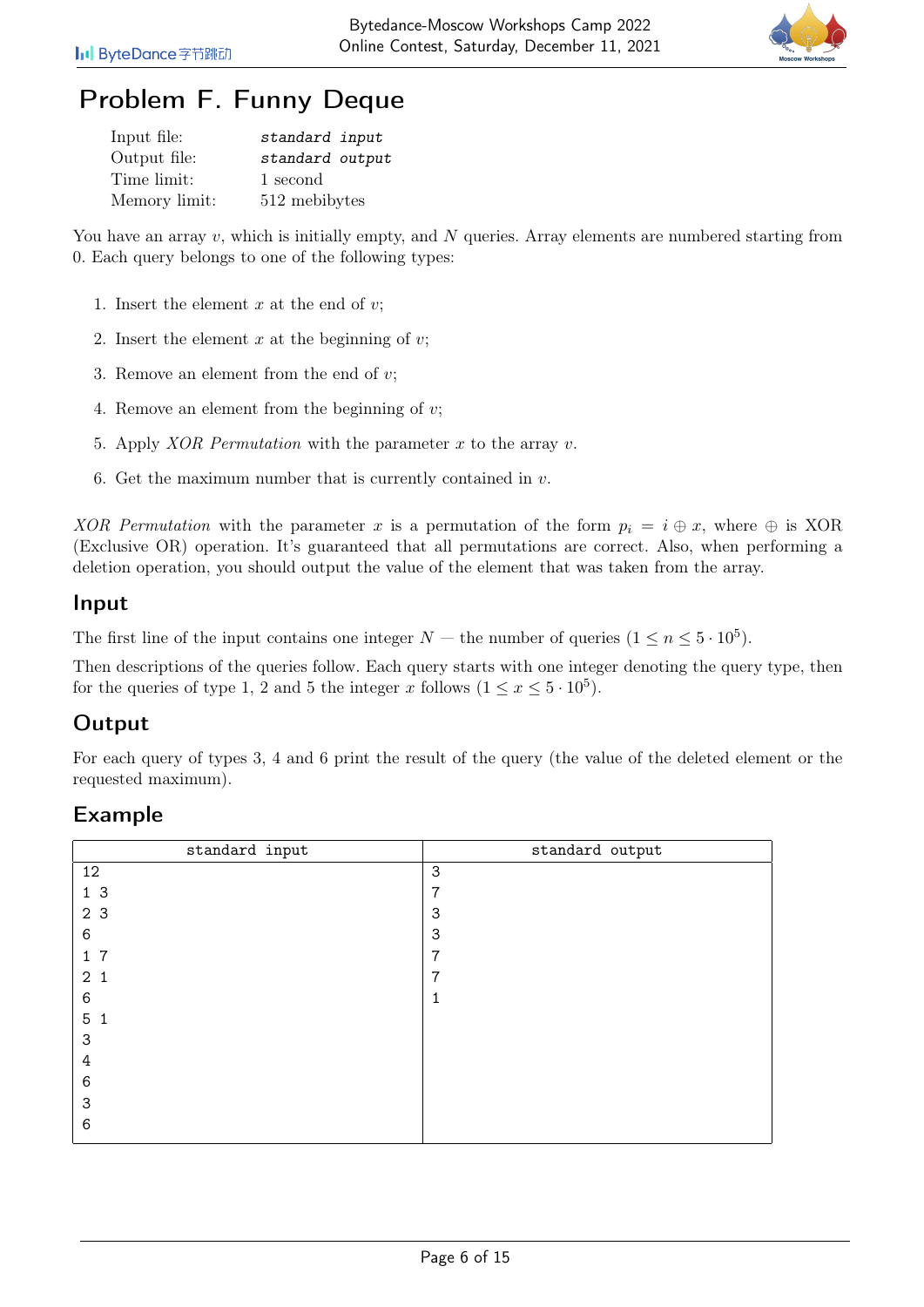

# Problem G. Guess The Integer

| Input file:   | standard input  |
|---------------|-----------------|
| Output file:  | standard output |
| Time limit:   | 2 seconds       |
| Memory limit: | 512 mebibytes   |

This is an interactive problem.

The jury program is secretly written down some integer  $N$   $(1 \le N \le 10^5)$ . You may ask the query – tell the integer  $K$   $(1 \leq K \leq 4 \cdot 10^4)$  and the jury program will receive the value of  $N^N$  mod K. Your task is to guess N in no more than two queries.

## Interaction Protocol

In the beginning, the jury program tells you one integer  $T$  ( $1 \le T \le 5000$ ) — the number of the games to be played.

In each game, the interaction is started by your program by sending the integer  $K$ . The query format is "? K", where  $1 \leq K \leq 4 \cdot 10^4$  is integer. The jury program will answer the value  $N^N$  mod K or  $-1$  if the query has an invalid format,  $K$  is out of range, or if you asked more than twice.

After answering the query, you shall name the integer N. To do that, you shall print the string "!  $N$ ", where  $N$  is the guessed value. If the jury program prints 1, then the answer is guessed correctly and you may start the next game, if the jury program prints −1, it means that your guess was wrong.

In case when you got −1 after the query or after the answer, your program shall terminate immediately, otherwise, you may get a random error code instead of Wrong Answer.

## Example

| standard input | standard output |
|----------------|-----------------|
|                | ? 2021          |
|                | - 3             |

### **Note**

To avoid Wall-Time-Limit error, please print the newline character after the query or answer, and flush the output buffer using the following functions:

- In Pascal: flush(output);
- In  $C/C++$ : fflush(stdout) or cout.flush();
- In Java: System.out.flush();
- In Python: sys.stdout.flush() from the library sys;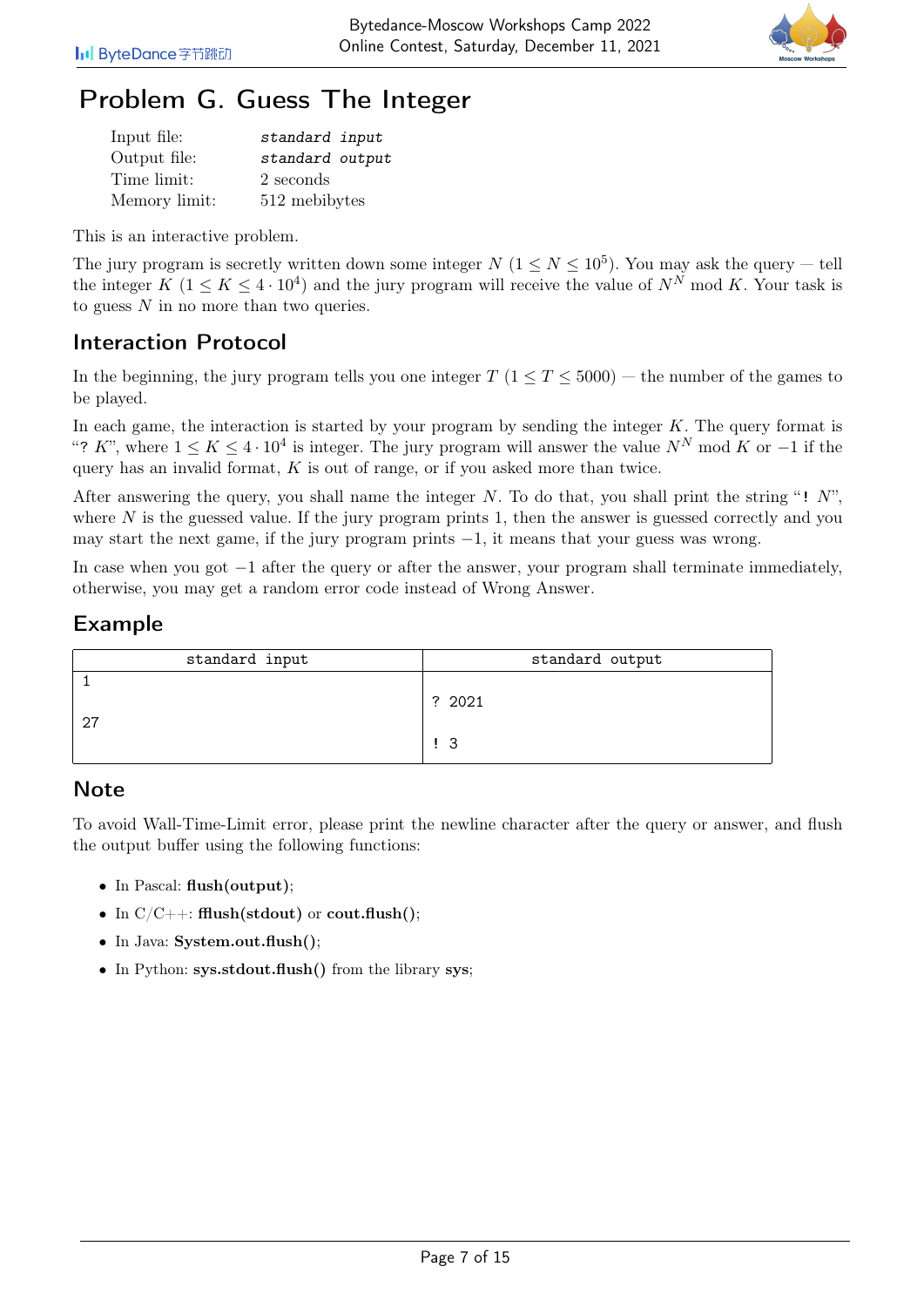

## Problem H. Hardware

| Input file:   | standard input  |
|---------------|-----------------|
| Output file:  | standard output |
| Time limit:   | 5 seconds       |
| Memory limit: | 512 mebibytes   |

There are N computers connected by M wires. Wire i connects computers  $U_i$  and  $V_i$ , and can transmit a packet of size at most  $M_i$  bytes. All  $M_i$  are distinct integers. Cost of transmitting one packet through *i*-th wire is  $C_i$ . Data of size K can be transmitted through the *i*-th wire by splitting it in  $\lceil \frac{K}{M} \rceil$  $\frac{K}{M_i}$  packets.

You should answer Q queries. For each query i you are given an integer  $K_i$ . The answer to *i*-th query is the minimum cost needed to send data of size  $K_i$  bytes to all computers starting from computer 1. When a computer receives the data it can pass it through multiple wires.

### Input

The first line contains two integers N and  $M$   $(2 \le N \le 10^5, N-1 \le M \le 10^5)$ .

The next M lines each contain 4 integers. The *i*-th line contains integers  $U_i$ ,  $V_i$ ,  $M_i$  and  $C_i$   $(1 \leq U_i, V_i \leq N$ ,  $U_i \neq V_i$ ,  $1 \leq M_i, C_i \leq 10^6$ ). All  $M_i$  are distinct.

The next line contains an integer  $Q$   $(1 \leq Q \leq 10^5)$ .

The next Q lines each contain an integer  $K_i$   $(1 \leq K_i \leq 10^6)$ .

### Output

Print the answer to each query, in separate lines.

| standard input | standard output |
|----------------|-----------------|
| 3 <sub>3</sub> | 4               |
| 1 2 1 3        | 9               |
| 1 3 2 1        |                 |
| 2 3 3 7        |                 |
| 2              |                 |
|                |                 |
| 3              |                 |
|                |                 |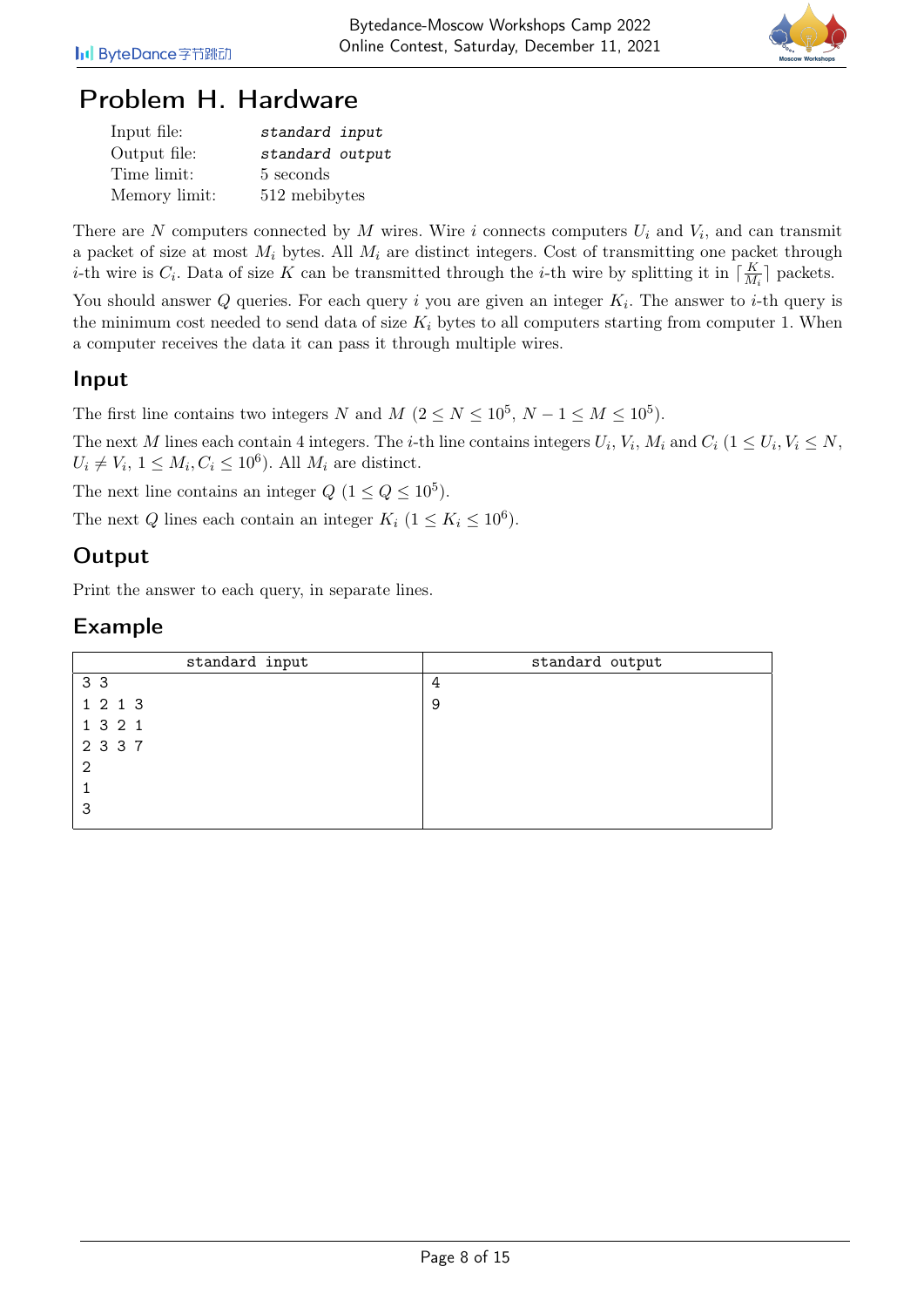

# Problem I. Investigation For Quadropalindromes

| Input file:   | standard input  |
|---------------|-----------------|
| Output file:  | standard output |
| Time limit:   | 1 second        |
| Memory limit: | 512 mebibytes   |

Let's call the string *quadropalindrome* if:

- The string is a palindrome and
- it is possible either split the string by two **palindromes** of **equal** length, either add one letter and then split the resulting string by two palindromes of equal length.

For example, "aaa" is the quadropalindrome (it is the palindrome, and after inserting of the letter 'a' in any place of the string it can be split by two palindromes 'aa" and 'aa' of equal length; "zz" is the quadropalindrome (it is the palindrome and it can be split by two palindromes 'z' and 'z' of equal length). The strings "abba" nor "abaabaaba" are not quadropalindromes.

Given the string. Your task is to remove a minimal possible number of letters and reorder the rest to obtain the quadropalindrome. If several quadropalindromes are possible to obtain, choose lexicographically minimal one.

#### Input

The first line of the input contains one non-empty string  $S(1 \leq |S| \leq 10^5)$ , consisting of lowercase English letters.

## **Output**

Print one string — the answer to the problem.

| standard input | standard output |
|----------------|-----------------|
| zyyzzzxx       | ZXZZXZ          |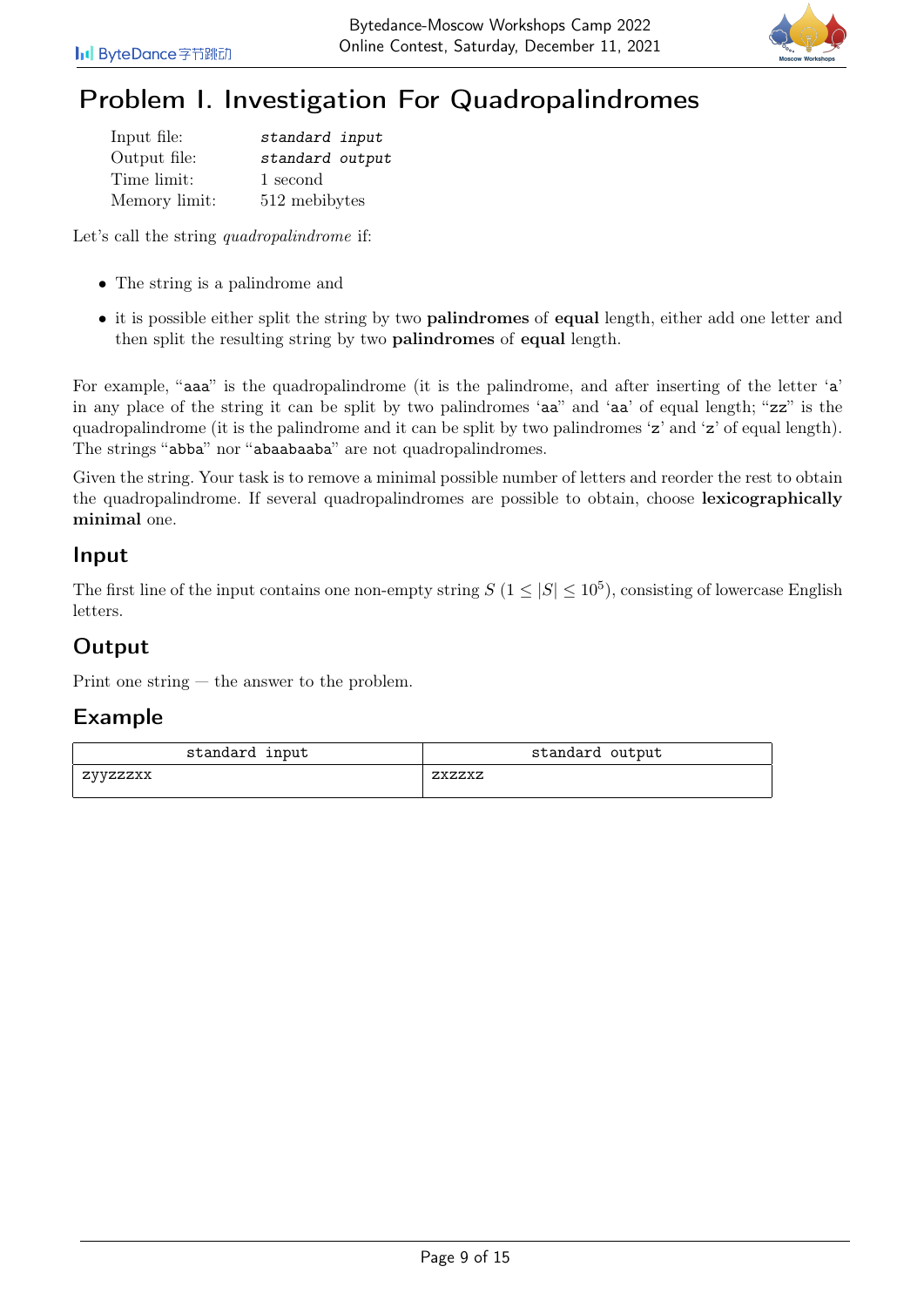

# Problem J. Jeopardy

| Input file:   | standard input  |
|---------------|-----------------|
| Output file:  | standard output |
| Time limit:   | 5 seconds       |
| Memory limit: | 512 mebibytes   |

Bytica is organizing the tournament on Jeopardy. One game in Jeopardy is played for four players. There are 16 players in the final part of the tournament. Bytica plans to schedule the competition such as every two players are played together in exactly one game (of course, each game contains four different players).

But Bytica comes to the work after the previous competition director, Byteasar, who did not worry much about the schedule, already assigned players to several games that were already played.

Given the ids of players in the played games, check if it is possible to add some games to the schedule such as each player will play exactly one game versus any other player, and if it is possible, find the minimal set of games that should be added to the schedule.

#### Input

The first line of the input contains one integer  $N$  (1  $\leq N \leq 25$ ) — the number of the games that are already played.

Then N lines follow;  $i$ -th of them is containing four pairwise distinct integers between 1 and 16, inclusively — the id's of the players that are involved in the  $i$ -th of the played games.

## **Output**

If it is impossible to add some (possibly zero) games such as each player will play exactly one game versus any other player, print  $-1$ . Otherwise, print in the first line number of the games k that should be added to the schedule, then in the following k lines print the added games in the same format as the input file. If there is more than one answer, print any of them.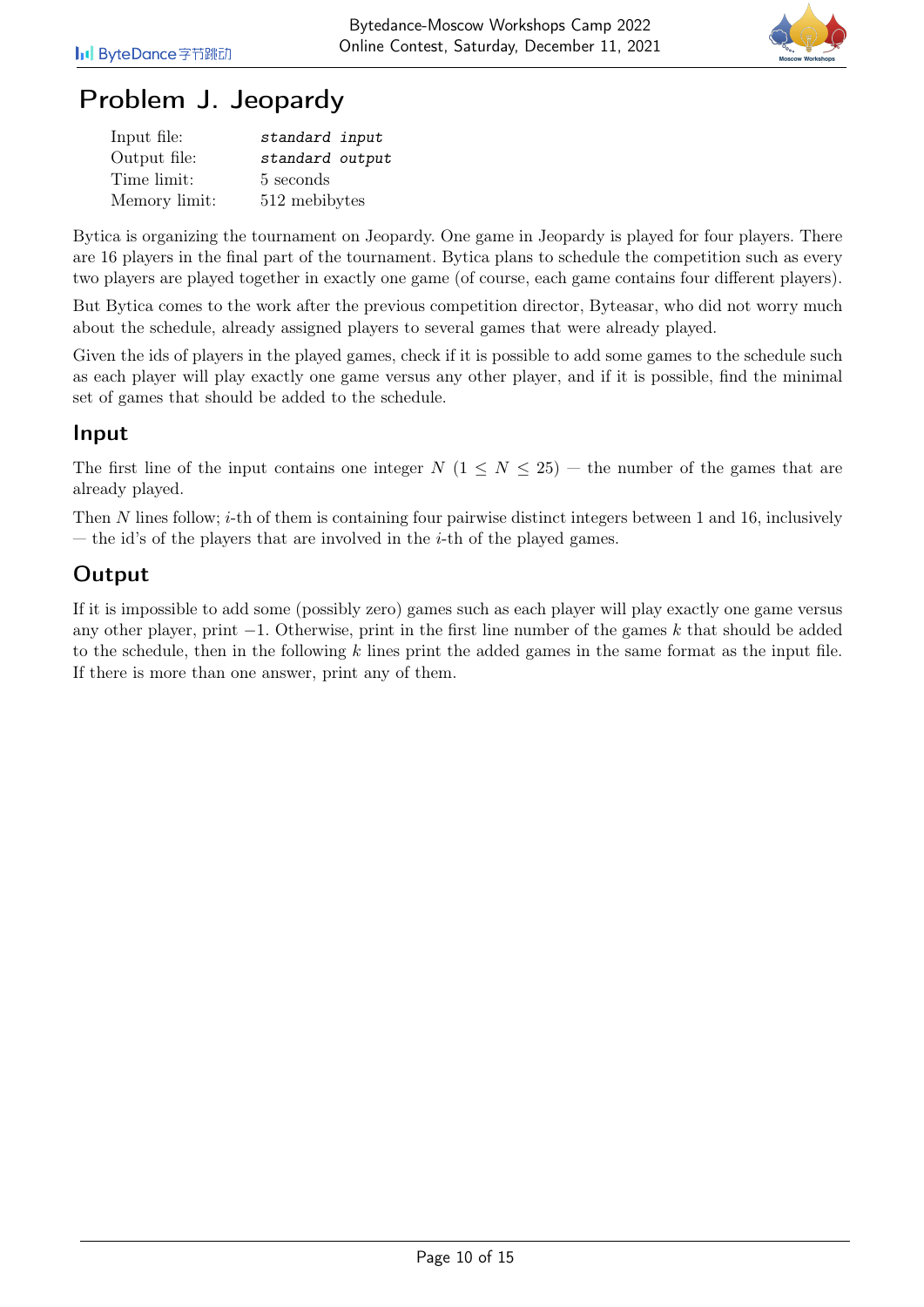

| standard input | standard output |
|----------------|-----------------|
| 19             | 3 15 4 13       |
| 12 15 9 10     |                 |
| 8 9 13 2       |                 |
| 14 2 10 4      |                 |
| 2 7 12 1       |                 |
| 9 4 16 1       |                 |
| 12 13 16 11    |                 |
| 11 5 15 2      |                 |
| 1 11 3 10      |                 |
| 13 1 14 5      |                 |
| 16 5 8 10      |                 |
| 14 6 9 11      |                 |
| 14 15 16 7     |                 |
| 2 6 3 16       |                 |
| 12 8 14 3      |                 |
| 7 4 11 8       |                 |
| 6 12 5 4       |                 |
| 3 9 7 5        |                 |
| 6 15 8 1       |                 |
| 10 6 13 7      |                 |
| 4              | $-1$            |
| 1 2 3 4        |                 |
| 5 6 7 8        |                 |
| 9 10 11 12     |                 |
| 14 15 1 3      |                 |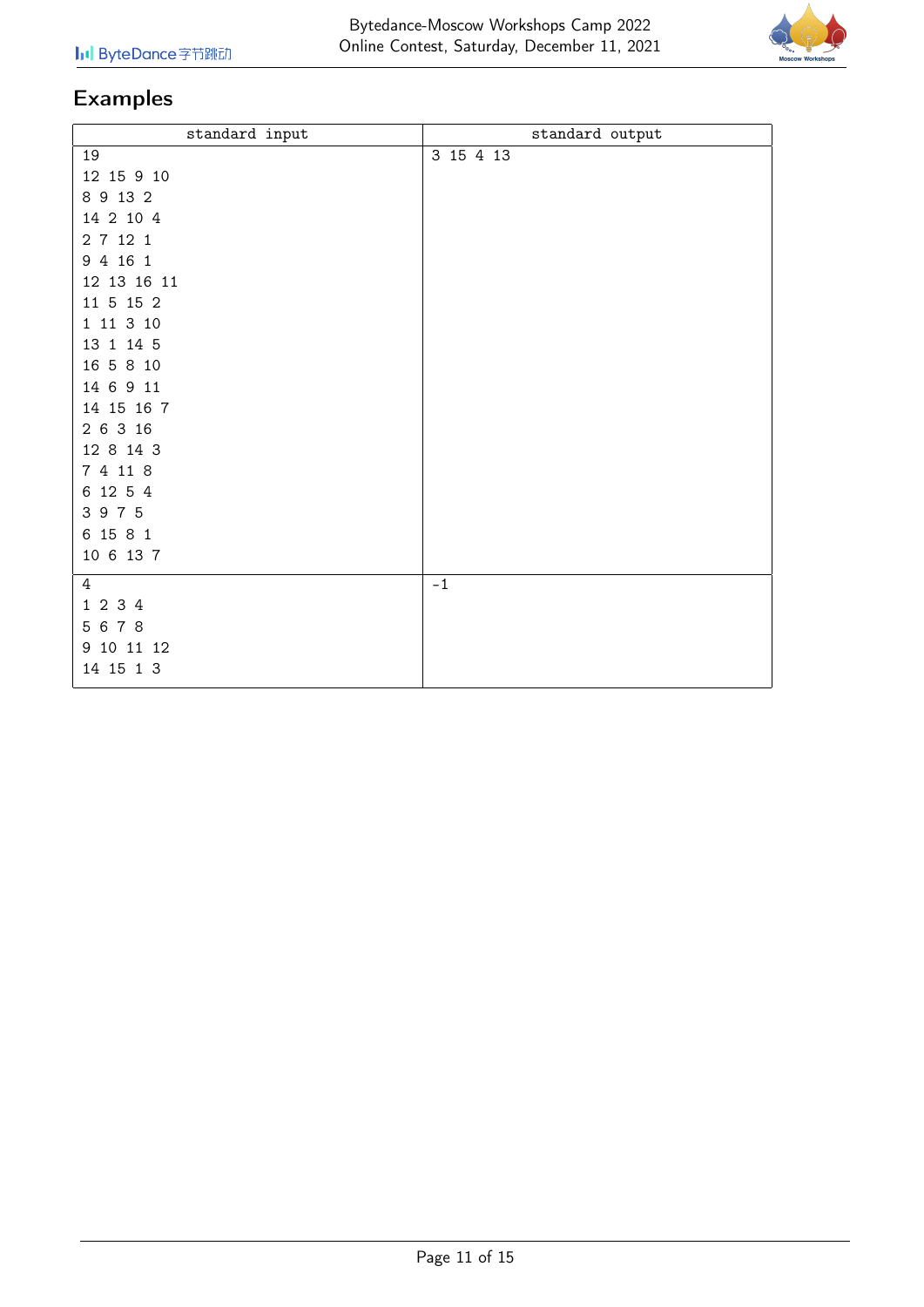

# Problem K. K Swaps

| Input file:   | standard input  |
|---------------|-----------------|
| Output file:  | standard output |
| Time limit:   | 1 second        |
| Memory limit: | 512 mebibytes   |

You are given a permutation  $p$  of size  $n$ .

Let the function  $F(p)$  be the minimum number of swaps needed to sort the permutation p. If you perform exactly k swaps to the permutation  $p$  and obtain the permutation  $q$ , what are the maximum and minimum  $F(q)$  possible?

Notice that you are not allowed to swap an element with itself.

#### Input

The first line of the input contains two integers n and  $k$   $(2 \le n \le 10^5, 0 \le k \le 10^9)$ .

Then the permutation  $p$  of size  $n$  is placed at the second line.

## **Output**

Print two integers — the maximum and minimum values of  $F(q)$ .

| standard input | standard output |
|----------------|-----------------|
| 5 0            | 33              |
| 2 4 5 1 3      |                 |
| ר 7            | 35              |
| 7651234        |                 |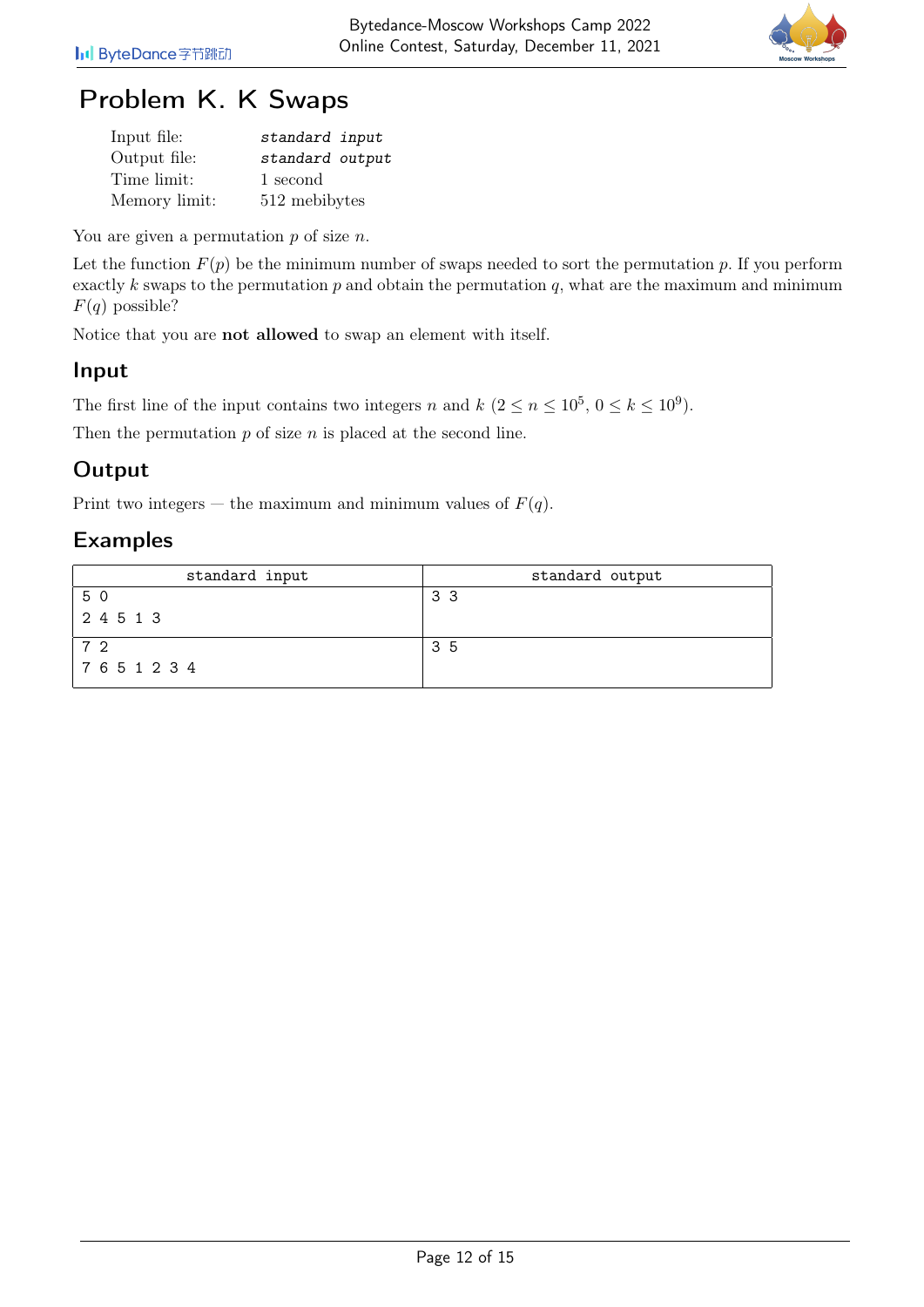

# Problem L. Letters On Tree

| Input file:   | standard input  |
|---------------|-----------------|
| Output file:  | standard output |
| Time limit:   | 1 second        |
| Memory limit: | 512 mebibytes   |

You are given  $m$  strings and a tree on  $n$  nodes. Each edge has some letter written on it.

You have to answer q queries. Each query is described by 4 integers  $u, v, l$  and r. The answer to the query is the total number of occurrences of  $str(u, v)$  in strings with indices from l to r.  $str(u, v)$  is defined as the string that is made by concatenating letters written on the edges on the shortest path from  $u$  to  $v$  (in order that they are traversed).

#### Input

The first line of the input contains three integers n, m and  $q$   $(2 \leq n \leq 10^5, 1 \leq m, q \leq 10^5)$ .

The *i*-th of the following  $n-1$  lines contains two integers  $u_i, v_i$  and a lowercase Latin letter  $c_i$  $(1 \le u_i, v_i \le n, u_i \ne v_i)$ , denoting the edge between nodes  $u_i, v_i$  with a character  $c_i$  on it.

It's guaranteed that these edges form a tree.

The following  $m$  lines contain the strings consisting of lowercase Latin letters. The total length of those strings does not exceed  $10^5$ .

Then q lines follow, each containing four integers u, v, l and  $r$   $(1 \le u, v \le n, u \ne v, 1 \le l \le r \le m)$ , denoting the queries.

### **Output**

For each query print one integer  $-$  the answer to the query.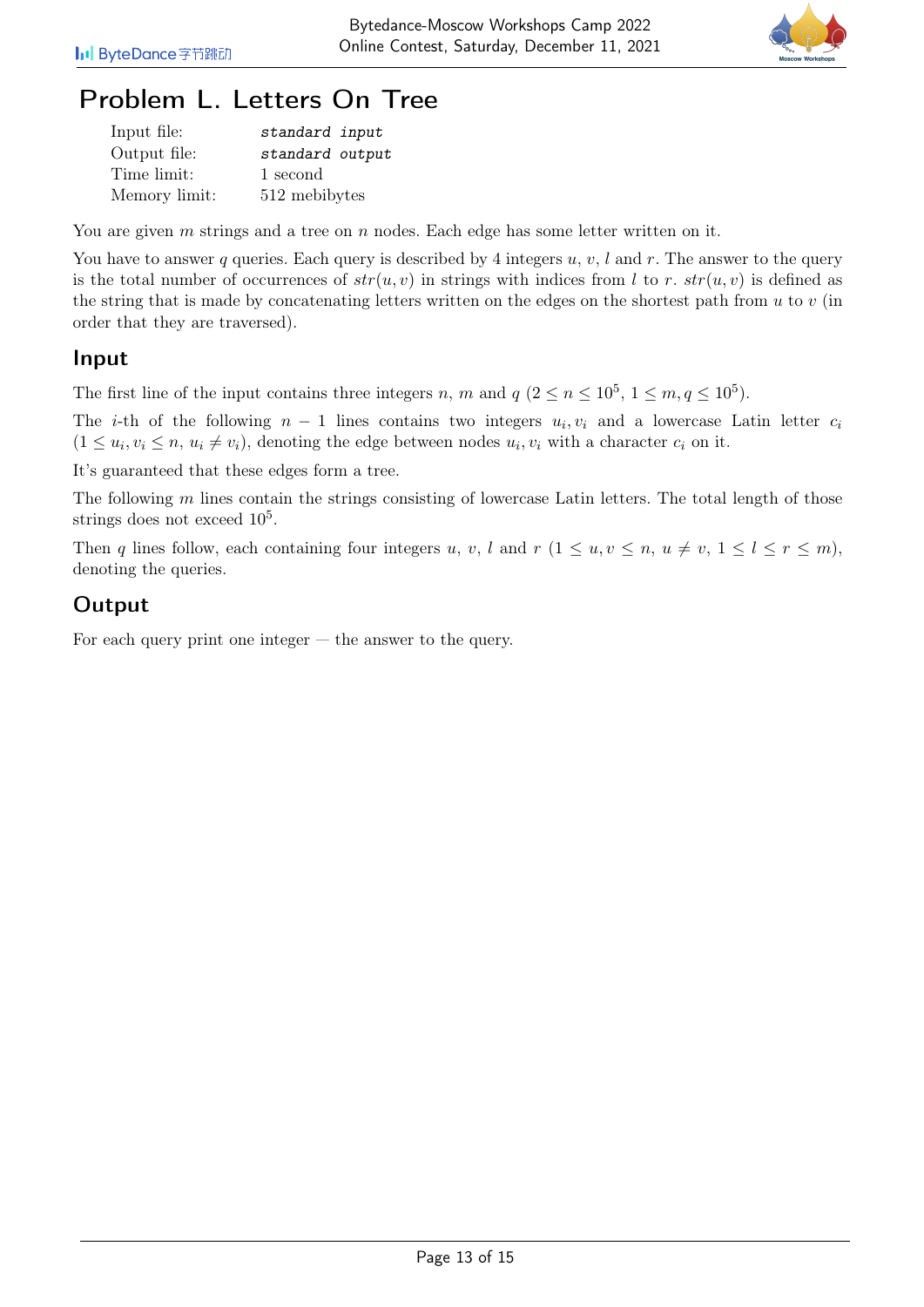

| standard input | standard output |
|----------------|-----------------|
| 2 5 3          | $\,8\,$         |
| 12a            | $\overline{7}$  |
| aab            | $\overline{4}$  |
| abab           |                 |
| aaa            |                 |
| b              |                 |
| a              |                 |
| 2 1 1 5        |                 |
| 1 2 1 3        |                 |
| 2 1 3 5        |                 |
| 956            | $\mathsf 3$     |
| 12a            | $\sqrt{4}$      |
| 27с            | $\sqrt{2}$      |
| 13b            | $\mathbf 1$     |
| 34b            | $\mathbf 1$     |
| 4 6 b          | 10              |
| 35a            |                 |
| 58b            |                 |
| 59с            |                 |
| ababa          |                 |
| cabbb          |                 |
| bac            |                 |
| bbbac          |                 |
| abacaba        |                 |
| 2 7 1 4        |                 |
| 2 5 1 5        |                 |
| 6 3 4 4        |                 |
| 6945           |                 |
| 5 7 3 5        |                 |
| 5 3 1 5        |                 |